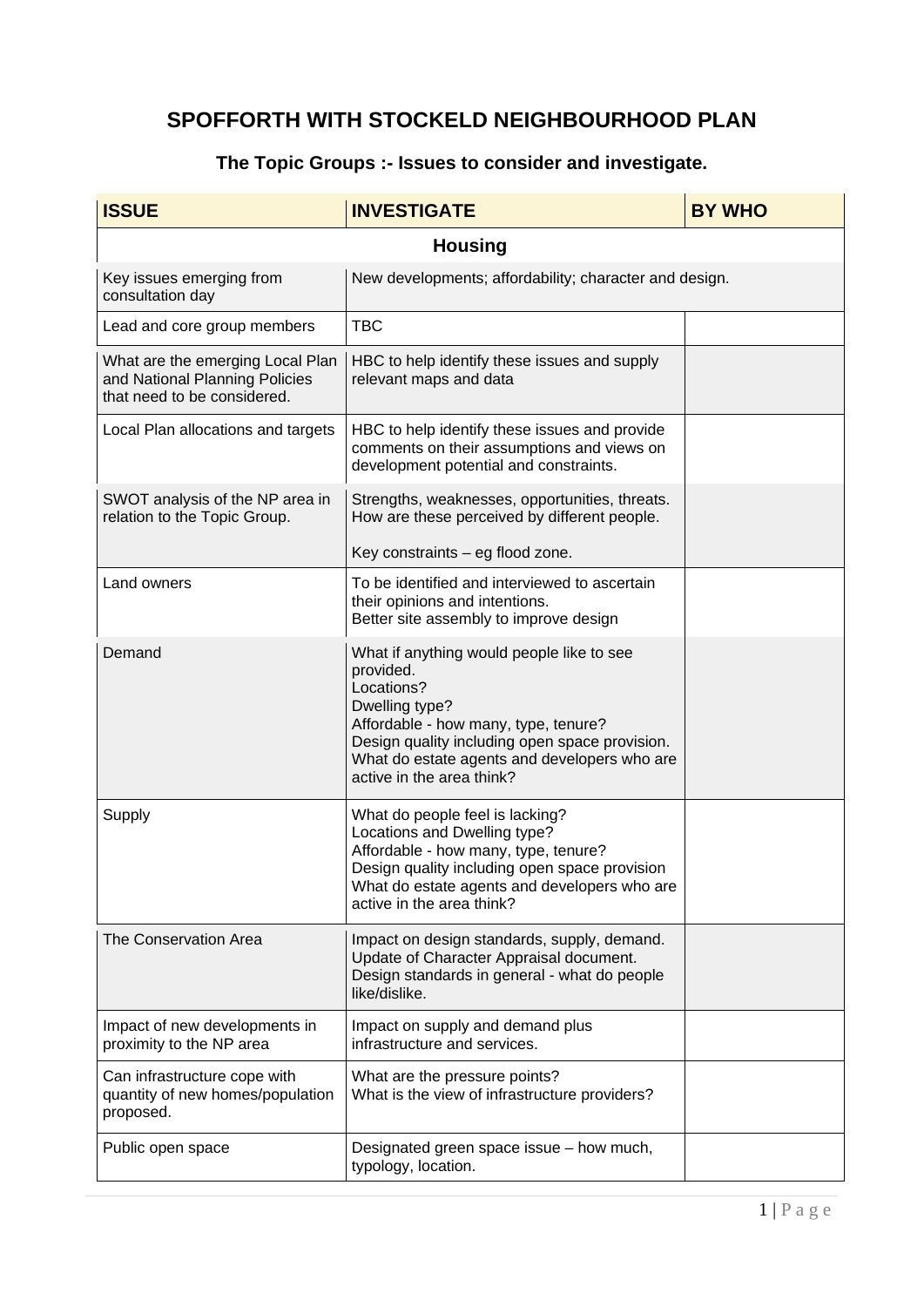| <b>ISSUE</b>                                                                                      | <b>INVESTIGATE</b>                                                                                                                                                                                                        | <b>BY WHO</b> |
|---------------------------------------------------------------------------------------------------|---------------------------------------------------------------------------------------------------------------------------------------------------------------------------------------------------------------------------|---------------|
| <b>Business</b>                                                                                   |                                                                                                                                                                                                                           |               |
| Key issue emerging from<br>consultation day                                                       | Home-workers, small sustainable businesses, local businesses,<br>farming, Stockeld Park, Haggs Road                                                                                                                       |               |
| Lead and core group members                                                                       | <b>TBC</b>                                                                                                                                                                                                                |               |
| What are the emerging Local Plan<br>and National Planning Policies<br>that need to be considered. | HBC to help identify these issues and supply<br>relevant maps and data                                                                                                                                                    |               |
| Local Plan allocations and targets                                                                | HBC to help identify these issues and provide<br>comments on their assumptions and views on<br>development potential and constraints.                                                                                     |               |
| SWOT analysis of the NP area in<br>relation to the Topic Group.                                   | Strengths, weaknesses, opportunities, threats.<br>How are these perceived by different people.                                                                                                                            |               |
| Review of NP area businesses                                                                      | Survey business about their views and<br>aspirations for the NP.<br>Who, what and where are they.<br>Scale and diversity of activity<br>Areas for growth/decline<br>Stay and grow in the village or leave?<br>Homeworkers |               |
| Landowners                                                                                        | Interview Stockeld Park, Rudding Park,<br>farmers to see their views on the topic                                                                                                                                         |               |
| <b>Services</b>                                                                                   | What is good, poor and missing eg high speed<br>broadband                                                                                                                                                                 |               |
| How could the NP help business<br>and employment?                                                 | Business requirements determined through<br>survey                                                                                                                                                                        |               |
| Negative impacts of growth                                                                        | Mitigation measures                                                                                                                                                                                                       |               |
| Employers and employees                                                                           | Overall employment figures.<br>Potential for growth/decline<br>Seasonal changes<br>Where do people live versus work - how local<br>is the market?                                                                         |               |
| Is Spofforth becoming a<br>commuter village/parish?                                               | Good/bad/content.                                                                                                                                                                                                         |               |
| Do issues such as housing impact<br>on business development.                                      | What other issues impact - traffic, access to<br>public transport, school                                                                                                                                                 |               |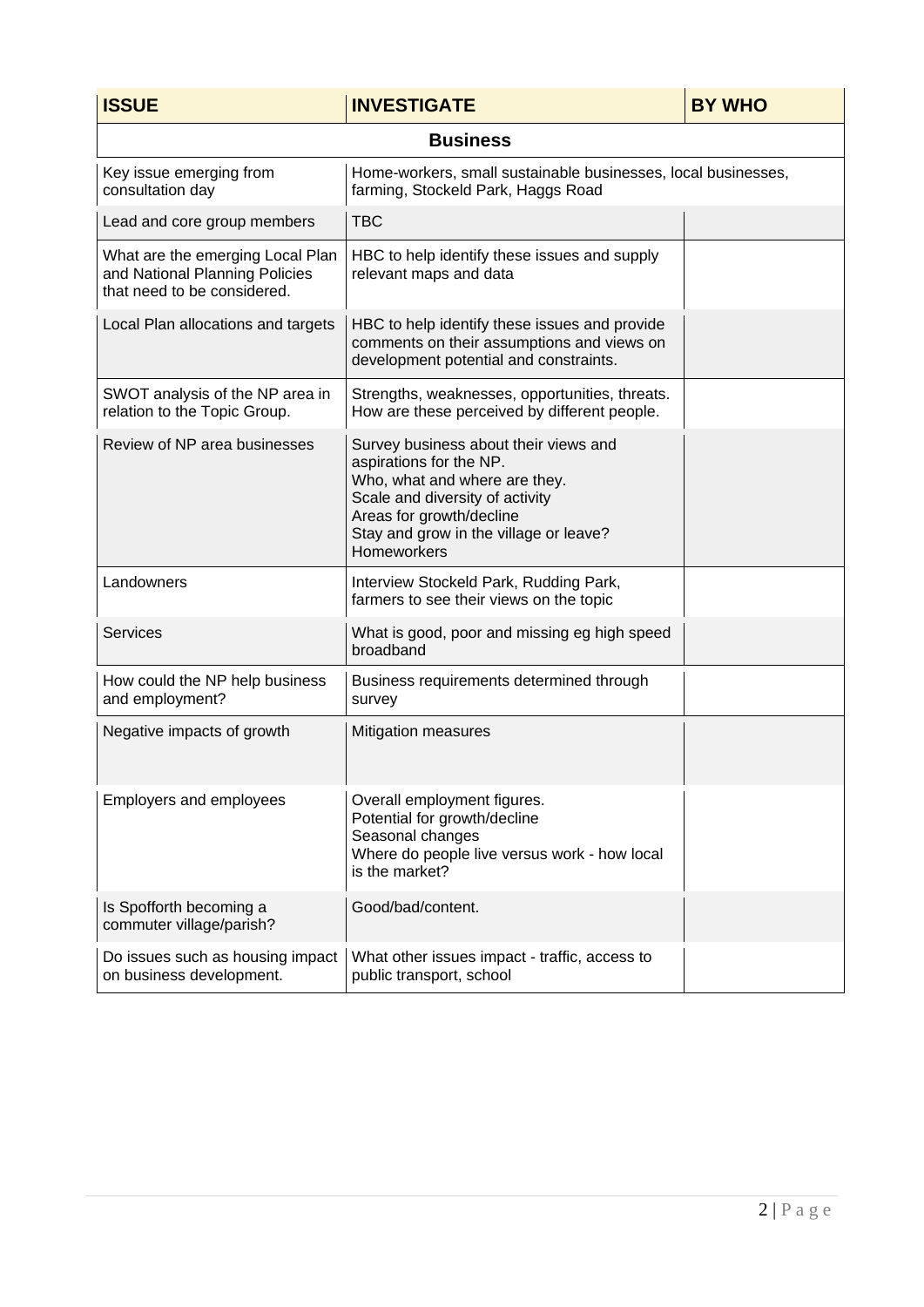| <b>ISSUE</b>                                                                                      | <b>INVESTIGATE</b>                                                                                                                                                                                                                           | <b>BY WHO</b> |
|---------------------------------------------------------------------------------------------------|----------------------------------------------------------------------------------------------------------------------------------------------------------------------------------------------------------------------------------------------|---------------|
| <b>Traffic</b>                                                                                    |                                                                                                                                                                                                                                              |               |
| Key issues emerging from<br>consultation day                                                      | Parking, street furniture, traffic calming, footpaths, highways, bus<br>services, pollution                                                                                                                                                  |               |
| Lead and core group members                                                                       | <b>TBC</b>                                                                                                                                                                                                                                   |               |
| What are the emerging Local Plan<br>and National Planning Policies<br>that need to be considered. | HBC to help identify these issues and supply<br>relevant maps and data                                                                                                                                                                       |               |
| Local Plan allocations and targets                                                                | HBC to help identify these issues and provide<br>comments on their assumptions and views on<br>development potential and constraints.                                                                                                        |               |
| SWOT analysis of the NP area in<br>relation to the Topic Group.                                   | Strengths, weaknesses, opportunities, threats.<br>How are these perceived by different people.                                                                                                                                               |               |
| Traffic an issue or not?                                                                          | People's views<br>Views of HBC and NYCC<br>View of businesses                                                                                                                                                                                |               |
| Recent traffic study                                                                              | What does it all mean?<br>Are people speeding to an actionable extent.<br>Are junctions and sight lines meeting NYCC<br>standards?<br>Does the volume of traffic justify any action by<br>the `Highways Authority - if so what?              |               |
| Parking for private houses                                                                        | Are standards high enough given level of car<br>ownership per household?                                                                                                                                                                     |               |
| Parking for businesses                                                                            | Provided or not - adequate/ inadequate, in a<br>location that people will actually use thus<br>avoiding negative impact elsewhere.                                                                                                           |               |
| Parking for school, village hall,<br>cricket club and any other<br>sizeable venue.                | Provided or not - adequate/ inadequate, in a<br>location that people will actually use thus<br>avoiding negative impact elsewhere.                                                                                                           |               |
| Parking an issue or not                                                                           | Peoples views<br>Views of HBC and NYCC                                                                                                                                                                                                       |               |
| By pass                                                                                           | History of& current situation.<br>What could trigger a change in circumstances?<br>Good thing or not - who would support it<br><b>HBC/NYCC views</b>                                                                                         |               |
| Infrastructure improvements in<br>conjunction with new<br>development.                            | Is anything planned.<br>What would trigger a change in circumstances?<br>Impact of new development outside NP area -<br>such as large scale housing developments<br>putting significantly more traffic onto roads -<br>what is significant?? |               |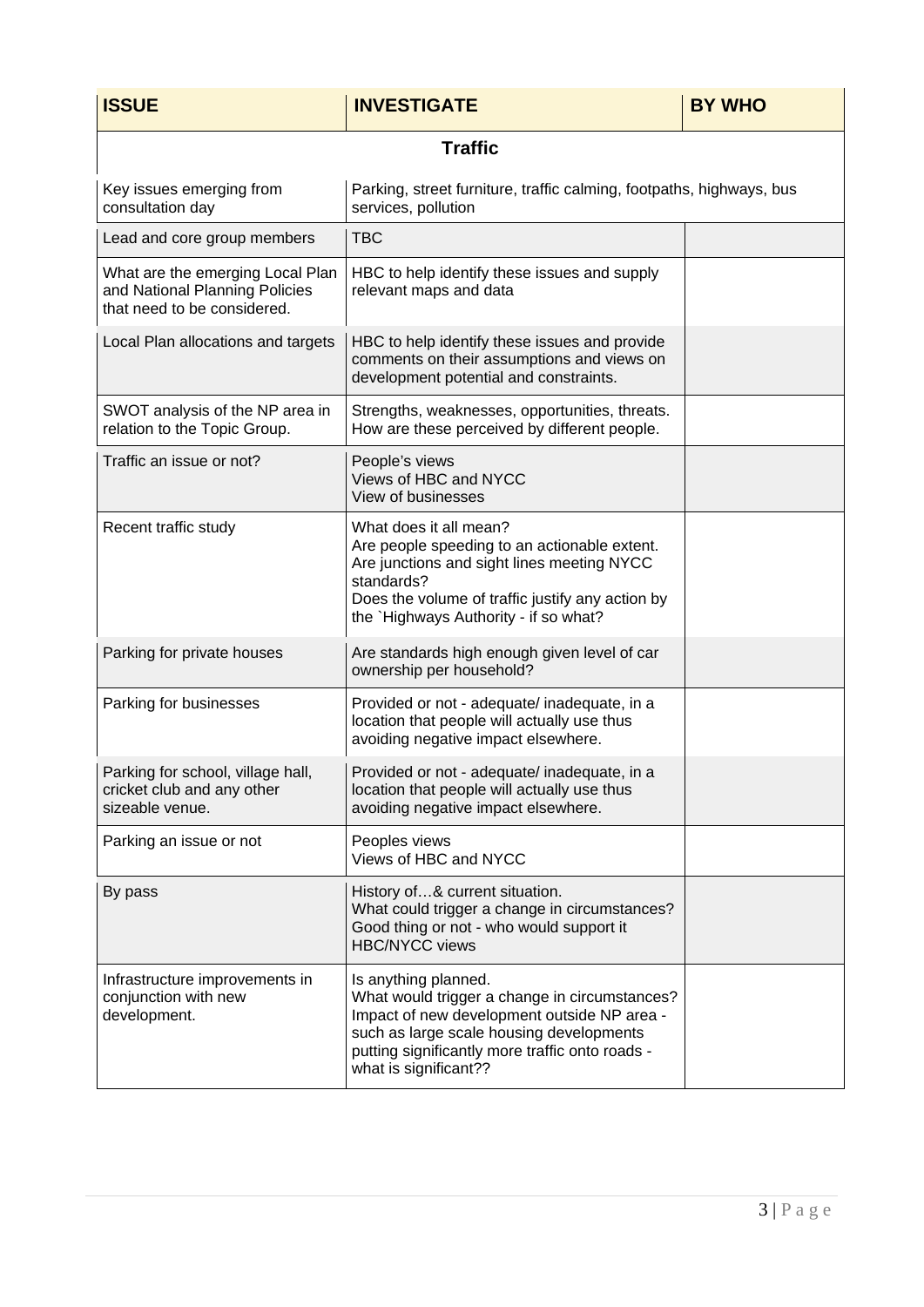| <b>ISSUE</b>                                                                                      | <b>INVESTIGATE</b>                                                                                                                         | <b>BY WHO</b> |
|---------------------------------------------------------------------------------------------------|--------------------------------------------------------------------------------------------------------------------------------------------|---------------|
| <b>Heritage</b>                                                                                   |                                                                                                                                            |               |
| Key issues emerging from<br>consultation day                                                      | Conservation Area - character, Castle, Stockeld Park, designated and<br>non designated local heritage assets (Introductory section of NDP) |               |
| Lead and core group members                                                                       | <b>TBC</b>                                                                                                                                 |               |
| What are the emerging Local Plan<br>and National Planning Policies<br>that need to be considered. | HBC to help identify these issues and supply<br>relevant maps and data                                                                     |               |
| Local Plan allocations and targets                                                                | HBC to help identify these issues and provide<br>comments on their assumptions and views on<br>development potential and constraints.      |               |
| SWOT analysis of the NP area in<br>relation to the Topic Group.                                   | Strengths, weaknesses, opportunities, threats.<br>How are these perceived by different people.                                             |               |
| <b>Conservation Area Character</b><br>appraisal.                                                  | Is it still relevant, fit for purpose, best practice,<br>does it need updating - what parts need to be<br>exported to the NDP.             |               |
| Locations and structures at risk or<br>non designated                                             | The 'Field', interesting old buildings, old<br>boundary walls (such as opposite church etc)                                                |               |
| Incorporating useable public open<br>space                                                        | Important issue given pressure for new housing<br>development.                                                                             |               |
| What standards should be<br>demanded for any new<br>development re character/design               | "Best features" of the Conservation Area,<br>vernacular design, density, layout etc.                                                       |               |
| Historic England and the<br>maintenance of the Castle/Fields                                      | Historic England perspective on development<br>in and around the parish with a particular view<br>about the Scheduled Ancient Monument     |               |
| The church and immediate<br>environs                                                              | Importance?                                                                                                                                |               |
| Townscape                                                                                         | Signage, street furniture, landscaping, trees                                                                                              |               |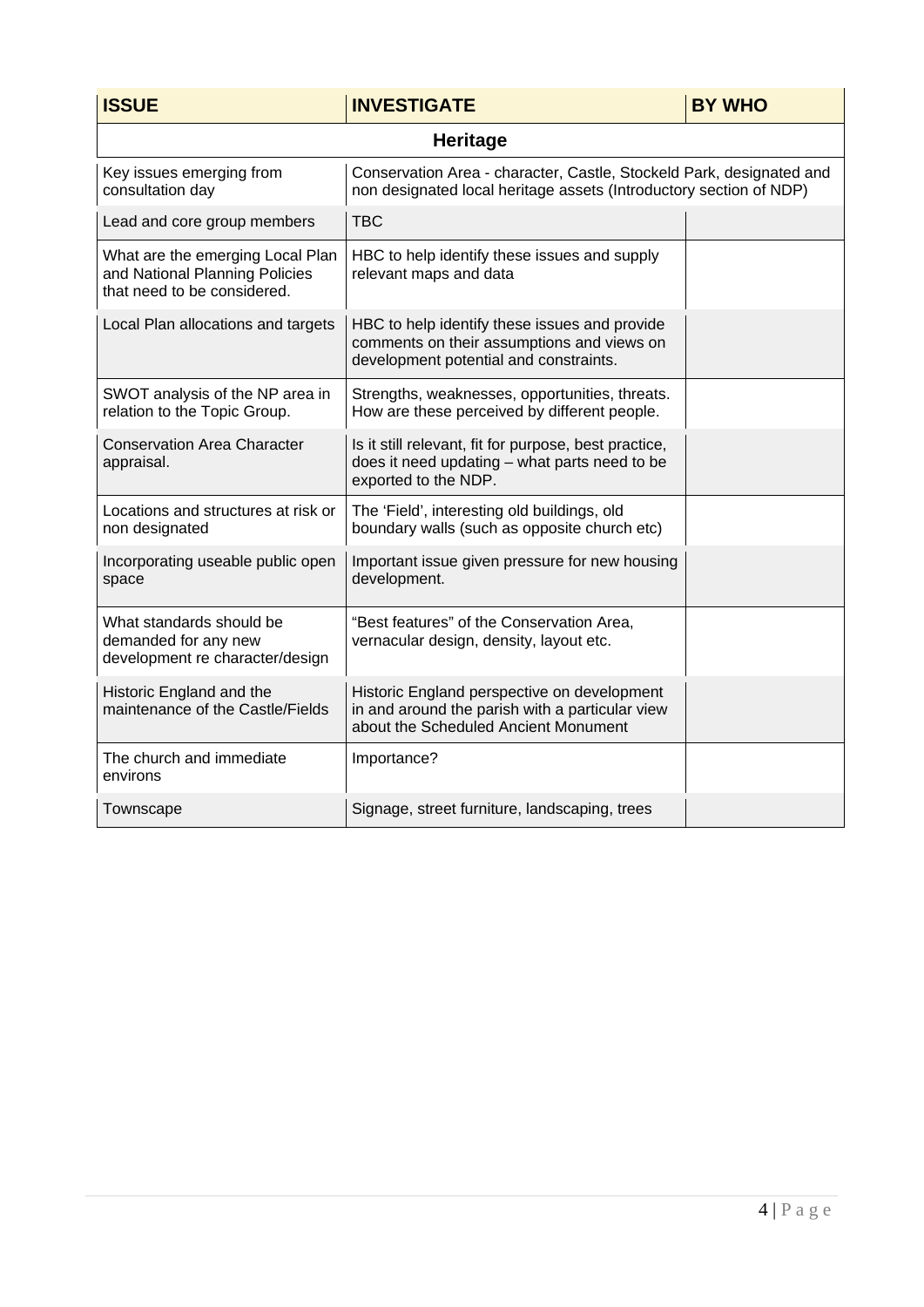| <b>ISSUE</b>                                                                                      | <b>INVESTIGATE</b>                                                                                                                                                          | <b>BY WHO</b> |
|---------------------------------------------------------------------------------------------------|-----------------------------------------------------------------------------------------------------------------------------------------------------------------------------|---------------|
| <b>Environment</b>                                                                                |                                                                                                                                                                             |               |
| Key issues emerging from<br>consultation day                                                      | Local Green Spaces, rural environment, bio-diversity, litter & waste,<br>flooding & drainage, topography/geology, local nature areas, public<br>rights of way, cycle paths. |               |
| Lead and core group members                                                                       | <b>TBC</b>                                                                                                                                                                  |               |
| What are the emerging Local Plan<br>and National Planning Policies<br>that need to be considered. | HBC to help identify these issues and supply<br>relevant maps and data                                                                                                      |               |
| Local Plan allocations and targets                                                                | HBC to help identify these issues and provide<br>comments on their assumptions and views on<br>development potential and constraints.                                       |               |
| SWOT analysis of the NP area in<br>relation to the Topic Group.                                   | Strengths, weaknesses, opportunities, threats.<br>How are these perceived by different people.                                                                              |               |
| Designated/non designated green<br>space.                                                         | Parish Council wish list - reactivate with NP in<br>conjunction with any new development.<br>Deals with landowners?                                                         |               |
| Important habitats within the built<br>environment and in the<br>surrounding farmland             | Identify locations, habitats, species, protections                                                                                                                          |               |
| The impact of new development                                                                     | Could be positive or negative.<br>What should be looked for as 'planning gain'?                                                                                             |               |
| Spofforth in Bloom                                                                                | Green spaces for protection                                                                                                                                                 |               |
| Public Rights of Way (PROWs) -<br>access, linkages                                                | Definitive map, comparative distances of each<br>type, where are they unlinked. Sustrans route<br>through parish. - links with neighbouring<br>parishes.                    |               |
| Renewable energy potential                                                                        | Links to new homes, solar, wind, water ·<br>where, how?                                                                                                                     |               |
| Flooding/drainage                                                                                 | Where is affected? EA flood zones vs local<br>knowledge                                                                                                                     |               |
| Farmland surrounds the village                                                                    | Environmental enhancement and protection -<br>seek farmers views                                                                                                            |               |